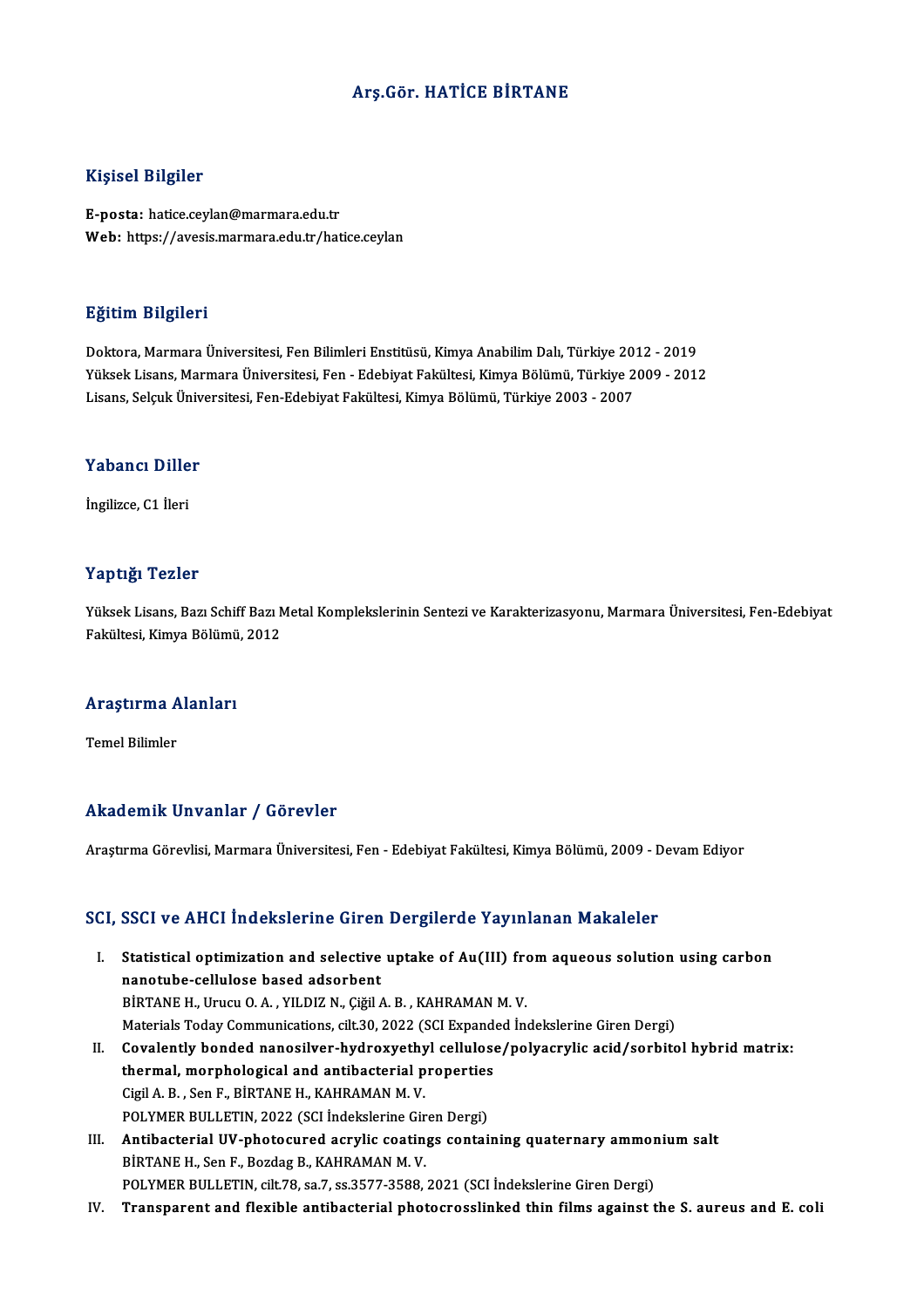pathogen bacteria

Beyler-Çiğil A., BİRTANE H., Şen F., KAHRAMAN M.V.

Materials Today Communications, cilt.27, 2021 (SCI İndekslerine Giren Dergi)

Beyler-Çiğil A., BİRTANE H., Şen F., KAHRAMAN M. V.<br>Materials Today Communications, cilt.27, 2021 (SCI İndekslerine Giren Dergi)<br>V. Cellulose/cysteine based thiol-ene UV cured adsorbent: removal of silver (I) ions from aqu Materials<br>Cellulose<br>solution<br>Cigil A P Cellulose/cysteine based thiol-ene UV cured adsc<br>solution<br>Cigil A. B. , AYDIN URUCU O., Birtane H., Kahraman M. V.<br>CELLULOSE 2021 (SCLIndekskrine Ciren Dergi)

solution<br>Cigil A. B. , AYDIN URUCU O., Birtane H., Kahraman M. V.<br>CELLULOSE, 2021 (SCI İndekslerine Giren Dergi)

- VI. Selective molecularly imprinted polymer for the analysis of chlorpyrifos in water samples AYDIN URUCU O., Beyler Çiğil A., BİRTANE H., KÖK YETİMOĞLU E., KAHRAMAN M. V. Selective molecularly imprinted polymer for the analysis of chlorpyrifos in water samples<br>AYDIN URUCU O., Beyler Çiğil A., BİRTANE H., KÖK YETİMOĞLU E., KAHRAMAN M. V.<br>Journal of Industrial and Engineering Chemistry, cilt. AYDIN URUCU 0., Beyler Çiğil A., BİRTANE H., KÖK YETİMOĞLU E., KAHRAMAN M. V.<br>Journal of Industrial and Engineering Chemistry, cilt.87, ss.145-151, 2020 (SCI İndekslerine Giren Dergi)<br>VII. pH-controlled lavender oil capsul
- Journal of Industrial and Engineering Chemis<br>pH-controlled lavender oil capsulation<br>Kandirmaz E., Birtane H., Cigil A. B. , Özcan A.<br>ELAVOUR AND ERACRANCE JOURNAL .cilt 25 pH-controlled lavender oil capsulation with ABA-type block copolymer and usage in pap<br>Kandirmaz E., Birtane H., Cigil A. B. , Özcan A.<br>FLAVOUR AND FRAGRANCE JOURNAL, cilt.35, sa.2, ss.174-181, 2020 (SCI İndekslerine Giren Kandirmaz E., Birtane H., Cigil A. B. , Özcan A.<br>FLAVOUR AND FRAGRANCE JOURNAL, cilt.35, sa.2, ss.174-181, 2020 (SCI İndekslerine Giren Dergi)<br>VIII. Thermal, optical and electrical properties of UV-curing screen-printed gl
- FLAVOUR AND FRAGRANCE JOURNAL, cilt.35, sa.2, ss.174-181, 2020 (SCI<br>Thermal, optical and electrical properties of UV-curing screen-pi<br>BEYLER ÇİĞİL A., ARMAN KANDIRMAZ E., BİRTANE H., KAHRAMAN M. V.<br>POLYMER BULLETIN, silt 7 Thermal, optical and electrical properties of UV-curing screen-printed glas:<br>BEYLER ÇİĞİL A., ARMAN KANDIRMAZ E., BİRTANE H., KAHRAMAN M. V.<br>POLYMER BULLETIN, cilt.76, sa.9, ss.4355-4368, 2019 (SCI İndekslerine Giren Dergi POLYMER BULLETIN, cilt.76, sa.9, ss.4355-4368, 2019 (SCI İndekslerine Giren Dergi)
- BEYLER ÇİĞİL A., ARMAN KANDIRMAZ E., BİRTANE H., KAHRAMAN M. V.<br>POLYMER BULLETIN, cilt.76, sa.9, ss.4355-4368, 2019 (SCI İndekslerine Giren Dergi)<br>IX. Structural and dielectric properties of POSS reinforced polyimide nanoc JOURNAL OF MACROMOLECULAR SCIENCE PART A-PURE AND APPLIED CHEMISTRY, cilt.56, ss.245-252, 2019 (SCI İndekslerine Giren Dergi) JOURNAL OF MACROMOLECULAR SCIENCE PART A-PURE AND APPLIED CHEMISTRY, cilt.56, s<br>indekslerine Giren Dergi)<br>X. Thermally Stable Phosphonium Organoclay-Reinforced Polyimide Nanocomposites<br>PREME H. Porlor Civil A. CAKMAKCLE, K
- İndekslerine Giren Dergi)<br>Thermally Stable Phosphonium Organoclay-Reinforce<br>BİRTANE H., Beyler-Cigil A., ÇAKMAKÇI E., KAHRAMAN M. V.<br>POLYMER BLASTICS TECHNOLOCY AND ENCINEERING silt l Thermally Stable Phosphonium Organoclay-Reinforced Polyimide Nanocomposites<br>BİRTANE H., Beyler-Cigil A., ÇAKMAKÇI E., KAHRAMAN M. V.<br>POLYMER-PLASTICS TECHNOLOGY AND ENGINEERING, cilt.56, sa.4, ss.443-452, 2017 (SCI İndeksl BİRTAI<br>POLYM<br>Dergi)

# Dergi)<br>Diğer Dergilerde Yayınlanan Makaleler

I. Yüksek Hidrofilik Polietilen İmin Kaplamaların Hazırlanması Ve Karakterizasyonu BEYLER ÇİĞİL A., ARMAN KANDIRMAZ E., BİRTANE H., KAHRAMAN M. V. Düzce Üniversitesi Bilim ve Teknoloji Dergisi, cilt.7, ss.973-984, 2019 (Diğer Kurumların Hakemli Dergileri)

# Duzce Universitesi Bilim ve Teknoloji Dergisi, citt.7, ss.973-984, 2019 (Diger Kurumia<br>Hakemli Kongre / Sempozyum Bildiri Kitaplarında Yer Alan Yayınlar

akemli Kongre / Sempozyum Bildiri Kitaplarında Yer Alan Y<br>I. UV IŞINLARI İLE KURUYABİLEN BUĞU TUTMAYAN KAPLAMALAR<br>Karabulut S. BİRTANE H. KAHRAMAN M. V. I. UV IŞINLARI İLE KURUYABİLEN BUĞU TUTMAYAN KAPLAMALAR<br>Karabulut S., BİRTANE H., KAHRAMAN M. V. (IMASCON2020 -Autumn),4 -05Aralık2020

II. THIOL-ENE BASED MEMBRANES AND APPLICATIONS IN HEAVY METAL IONS REMOVAL (IMASCON 2020 - Autumn), 4 - 05 Aralık 2020<br>THIOL-ENE BASED MEMBRANES AND APPLICATIONS<br>PEKTAŞ B., BİRTANE H., AYDIN URUCU O., KAHRAMAN M. V.<br>7th International leint Conference on Environmental and Li 7th International Joint Conference on Environmental and Light Industry Technologies, Macaristan, 21 - 22 Kasım<br>2019 PEKTA<br>7th In<br>2019<br>EUNC The International Joint Conference on Environmental and Light Ind<br>
2019<br>
III. FUNCTIONAL THIOL ENE MEMBRANE FOR METAL UPTAKE<br>
EARANLIE REPETANE HANDIN UPICU O FAURAMAN M.V.

### 2019<br>FUNCTIONAL THIOL ENE MEMBRANE FOR METAL UPTA<br>KARANLIK B., BİRTANE H., AYDIN URUCU O., KAHRAMAN M. V.<br>7th International leint Conference on Environmental and Light 7th International Joint Conference on Environmental and Light Industry Technologies, Macaristan, 21 - 22 Kasım<br>2019 KARANLIK B., BİRTANE H., AYDIN URUCU O., KAHRAMAN M.V. 7th International Joint Conference on Environmental and Light Industry Technologies, Macaristan, 21 - 22 Kasım<br>1991 - 2019<br>IV. UV Kürlenebilen, Kendi Kendini Temizleyen Kağıt KaplamalarınınHazırlanması ve Yüzey Özellikleri

2019<br>UV Kürlenet<br>İncelenmesi<br>PintANE H. K UV Kürlenebilen, Kendi Ken<br>İncelenmesi<br>BİRTANE H., KAHRAMAN M. V.<br><sup>2nd IntonationalDrinting Tech</sup> 1 incelenmesi<br>1987 - Birtang II, Kahraman M. V.<br>3rd InternationalPrinting TechnologiesSymposium, 10 - 12 Ekim

V. P-DİMETİL AMİNOAZO-BENZEN'İN ALLİLGLİSİDİL ETER İLE VERDİĞİ BİLEŞİKLERİNFLEKSO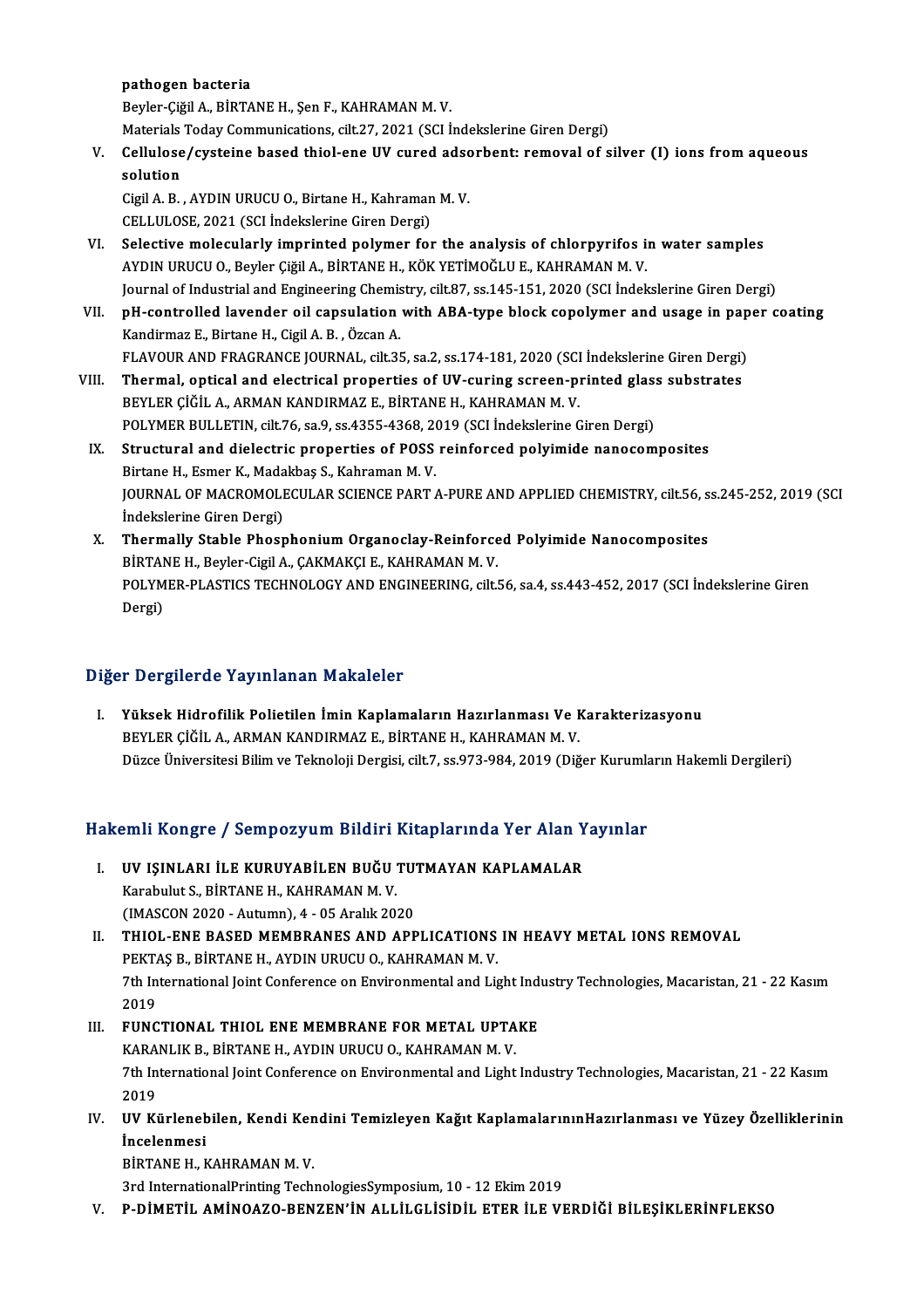|        | MÜREKKEPLERINDE KULLANIMINININCELENMESI                                                                         |
|--------|-----------------------------------------------------------------------------------------------------------------|
|        | ARMAN KANDIRMAZ E., BİRTANE H., BEYLER ÇİĞİL A., KAHRAMAN M.V.                                                  |
|        | 6th INTERNATIONAL PRINTING TECHOLOGIES SYMPOSIUM, İstanbul, Türkiye, 1 - 03 Kasım 2018                          |
| VI.    | ALLİL MODİFİYE 2- NAFTOL BOYAR MADDESİSENTEZİ VE UV İLE KÜRLENEN                                                |
|        | FLEKSOMÜREKKEPLERİNDE KULLANIMI                                                                                 |
|        | BEYLER ÇİĞİL A., ARMAN KANDIRMAZ E., BİRTANE H., KAHRAMAN M.V.                                                  |
|        | 6th INTERNATIONAL PRINTING TECHOLOGIES SYMPOSIUM, İstanbul, Türkiye, 1 - 03 Kasım 2018                          |
| VII.   | UV İLE KÜRLENEN FLEKSO MÜREKKEPLERİNDEKULLANILACAK BOYAR MADDE SENTEZİ                                          |
|        | VEBASILABİLİRLİK ÖZELLİKLERİNİN İNCELENMESİ                                                                     |
|        | BİRTANE H., BEYLER ÇİĞİL A., ARMAN KANDIRMAZ E., KAHRAMAN M.V.                                                  |
|        | 6th INTERNATIONAL PRINTING TECHOLOGIES SYMPOSIUM, İstanbul, Türkiye, 1 - 03 Kasım 2018                          |
| VIII.  | Antibakteriyel Nanokompozit Kaplamaların İncelenmesi                                                            |
|        | BİRTANE H., BOZDAĞ B., ŞEN F., KAHRAMAN M. V.                                                                   |
|        | 30. Ulusal Kimya Kongresi, Gazimagusa, Kıbrıs (Kktc), 5 - 08 Kasım 2018, ss.185                                 |
| IX.    | Preparation and characterization of highly hydrophilic polyethyleneimine coatings                               |
|        | BEYLER ÇİĞİL A., ARMAN KANDIRMAZ E., BİRTANE H., KAHRAMAN M.V.                                                  |
|        | International Congress on New Trends in Science, Engineering and Technology, 4 - 06 Eylül 2018, ss.191-202      |
| X.     | D Vitamini Kapsülasyonunda kullanılan Poli(vinil alkol)-(oleik asit)) sentezi ve karakterizasyonu               |
|        | Arman Kandırmaz E., Birtane H., Çiğil A. B., Kayaman Apohan N.                                                  |
|        | Uluslararası Katılımlı VII. Polimer Bilim ve Teknoloji Kongres, Eskişehir, Türkiye, 9 - 12 Eylül 2018, ss.28    |
| XI.    | Cu/Ag Nanopartikulleri İçeren Tiyol-en Esaslı Kaplamaların Hazırlanması ve Özelliklerinin                       |
|        | İncelenmesi                                                                                                     |
|        | Birtane H., Çiğil A. B., Arman Kandırmaz E., Kahraman M. V.                                                     |
|        | Uluslararası Katılımlı VII. Polimer Bilim ve Teknoloji Kongresi, Eskişehir, Türkiye, 9 - 12 Eylül 2018, ss.315  |
| XII.   | Hidrofilik Silika Nanoparçacıkların Akrilik Üretan Esaslı Kaplamaların Yüzey özelliklerine Etkisinin            |
|        | İncelenmesi<br>BEYLER ÇIĞIL A., ARMAN KANDIRMAZ E., BİRTANE H., KAHRAMAN M.V.                                   |
|        | 7. Uluslararası Katılımlı Polimer Bilim ve Teknoloji Kongresi, Türkiye, 9 - 12 Eylül 2018                       |
| XIII.  | D vitamini Kapsülasyonunda Kullanılan Poli1vinil alkol)-(oleik asit)] Sentezi ve Karakterizasyonu               |
|        | ARMAN KANDIRMAZ E., BİRTANE H., BEYLER ÇİĞİL A., KAYAMAN APOHAN N.                                              |
|        | 7. Uluslararası Katılımlı Polimer Bilim ve Teknoloji Kongresi, Eskişehir, Türkiye, 9 - 12 Eylül 2018            |
| XIV.   | Hidrofilik silika nanoparçacıkların Akrilik Üretan Esaslı Kaplamaların Yüzey Özelliklerine Etkisinin            |
|        | incelenmesi                                                                                                     |
|        | Çiğil A. B., Arman Kandırmaz E., Birtane H., Kahraman M. V.                                                     |
|        | Uluslararası Katılımlı VII. Polimer Bilim ve Teknoloji Kongresi, Eskişehir, Türkiye, 9 - 12 Eylül 2018, ss.285  |
| XV.    | PEG-PPG-PEG ABA Type Block Polymer Synthesis and Use in Lavender Oil Capsulation                                |
|        | Arman Kandırmaz E., Çiğil A. B., Birtane H.                                                                     |
|        | 2 International Congress on New Trends in Science, Engineering and Technology, Rome, İtalya, 4 - 06 Eylül 2018, |
|        | ss 202-210                                                                                                      |
| XVI.   | Preparation and characterization of highly hydrophillic polyethyleneimine coatings                              |
|        | Çiğil A. B., Arman Kandırmaz E., Birtane H., Kahraman M. V.                                                     |
|        | 2International Congress on New Trends in Science, Engineering and Technology, Rome, İtalya, 4 - 06 Eylül 2018,  |
|        | ss 191-202                                                                                                      |
| XVII.  | Thermal Properties of Polyhedral Oligomeric Silsesquioxanes/Polyimide Nanocomposite                             |
|        | MADAKBAŞ S., BİRTANE H., KAHRAMAN M. V.                                                                         |
|        | ICGMCME 2018 20th International Conference on Green Materials Chemistry and Materials Engineering, Roma,        |
|        | İtalya, 23 - 24 Temmuz 2018                                                                                     |
| XVIII. | Dielectric Properties of POSS/POYIMIDE Nanocomposites                                                           |
|        | MADAKBAŞ S., BİRTANE H., ESMER K., KAHRAMAN M. V.                                                               |
|        | ICNTC Conference 2018, ST PETERSBURG, Rusya, 11 - 13 Mayıs 2018                                                 |
| XIX.   | CELLULOSE ACETATE BUTYRATE BASED THIOL-ENE/SOL GEL HYBRID CROSSLINKED MATRIX FOR                                |